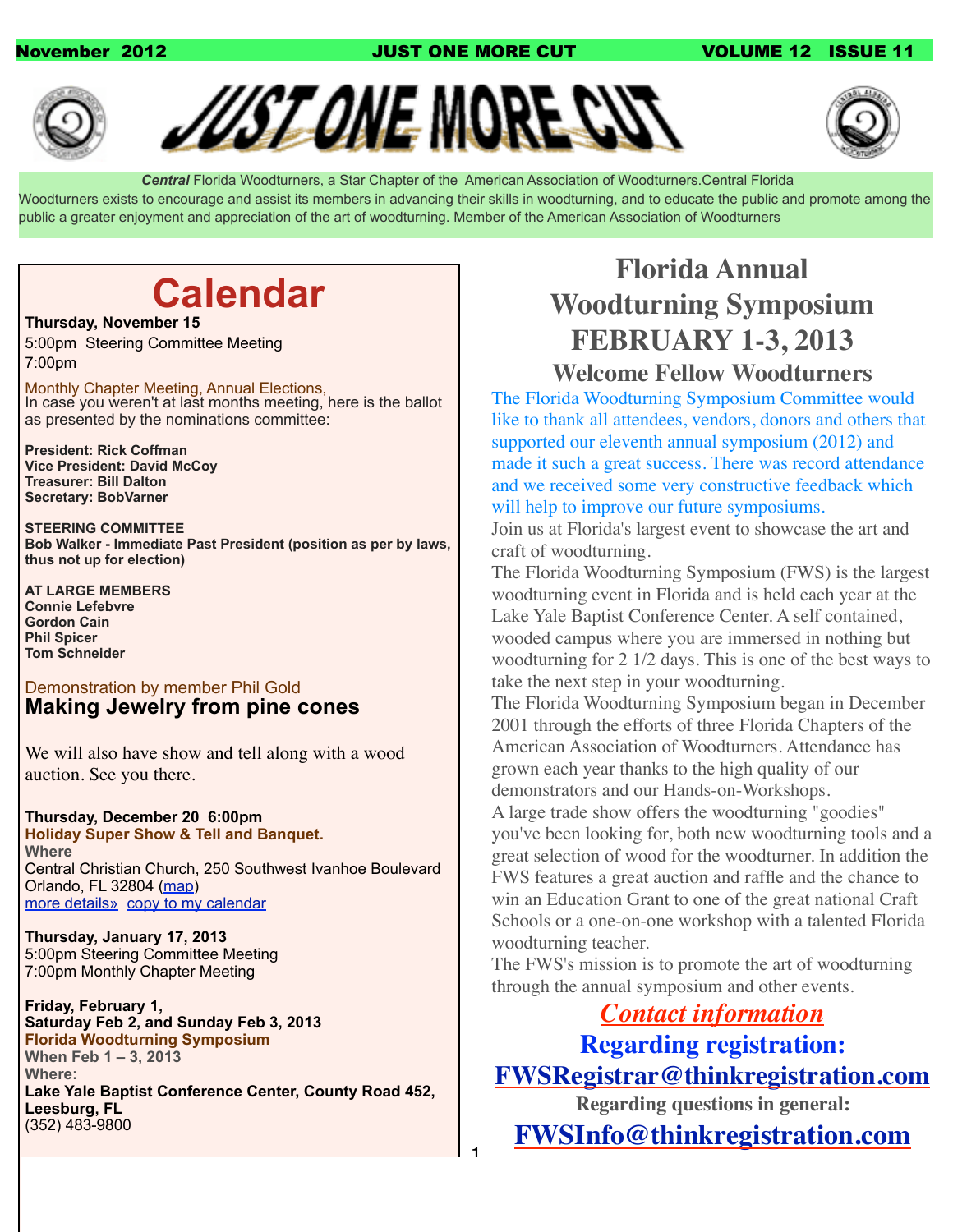**Mark your calendar 6:30PM to 9:30PM Thursday, December 20th**



**You are invited to our Annual Super Show & Tell With Holiday Dinner**



# **Central Florida Woodturners**



 **Bring up to three of your favorite woodturnings to be judged by fellow members. There will be ribbons for first, second and third place in each of four categories: Novice,Intermediate, Advance and Master. Three turnings may be submitted in one of these categories. You decided which of these categories is appropriate to your skill level. In addition there is an ornament and pen or pen set categories in which there is to be only one submission. There will be three ribbons in each category including ornaments and pens. The room will be open at 6:00 PM but no voting until 7:00 PM. Your turnings cannot be judged if there are not in place by 7:00 PM.**

**When: Thursday, December 20, 2012**



- **Time: 6:30 PM till 9:30 PM**
- **Where: Central Christian Church, 250 SW Ivanhoe Boulevard ! ! Orlando, Florida 32804**
- **Food: Main entree Turkey and Ham will be provided by Central ! ! Florida Woodturners. Everyone bring a dish for ! ! 8 people to share**
- **Gifts: There will be gifts from our suppliers that will be raffled off.**